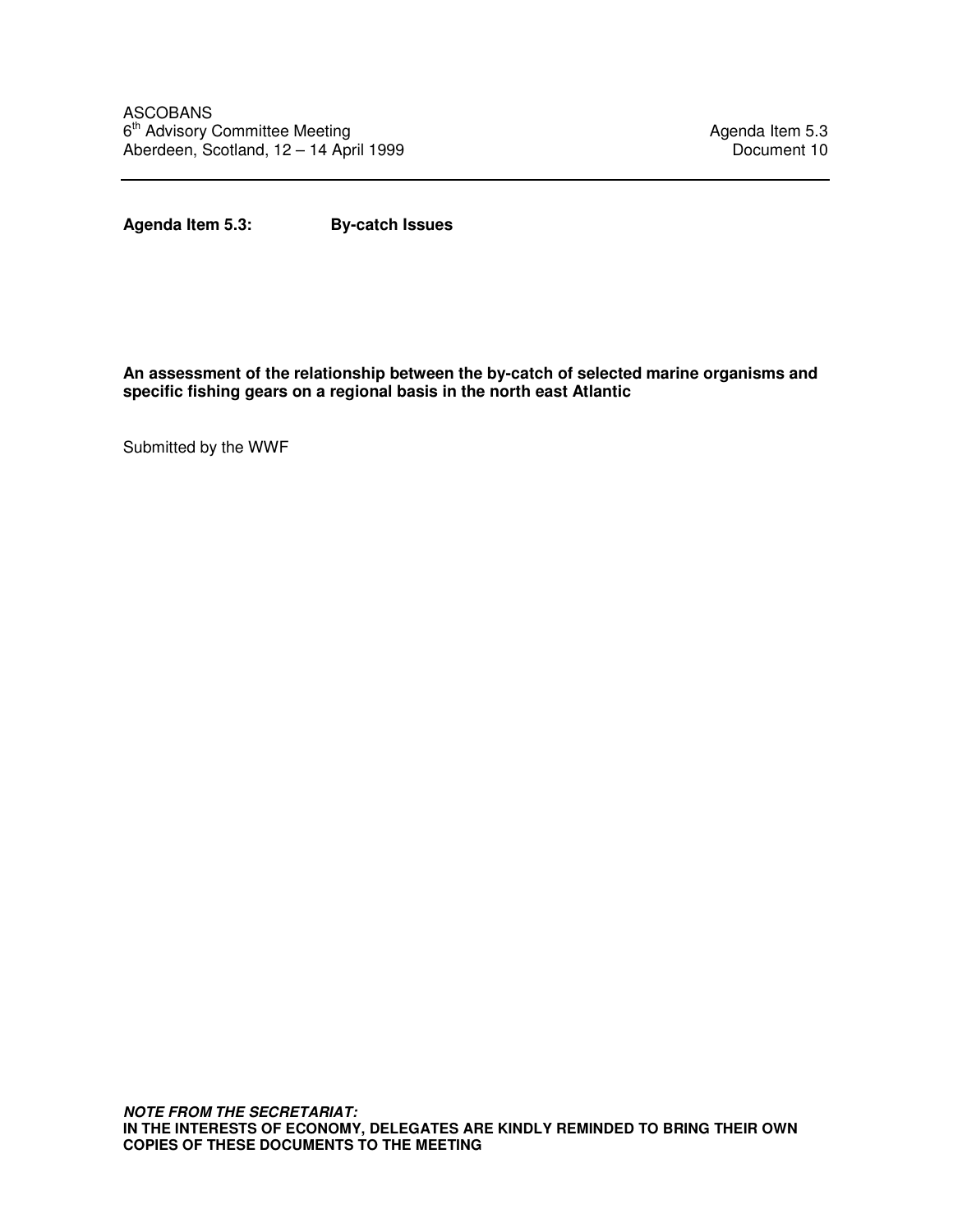# **An assessment of the relationship between the by-catch of selected marine organisms and specific fishing gears on a regional basis in the north east Atlantic.**

#### **A report to WWF by Rowena Rees**

#### **Executive Summary - October 1998**

-

The review detailed in the report aims to collate existing by-catch data of selected marine species relative to fishing gear type in specific International Council for the Exploration of the Sea (ICES) divisions of the Northeast Atlantic, namely ICES divisions IV a,b, and c; Vb 1 and 2; VI a and b; and VII a,b,c,d,e,f,g,h,j and k. This exercise potentially facilitates an assessment of the costs and benefits of existing fishing gear types, to support area-specific solutions for working towards zero bycatch. Marine species assessed are limited by the information available, namely the Harbour Porpoise, the Common Dolphin, the Auk Family, the Grey Seal and the Common Dolphin.

It is not within the remit of the report to cover by-catch associated with lost or discarded fishing gears; by-catch of or damage to benthic organisms resulting from benthic trawls; bycatch of non target fish; or by-catch of undersized or over quota target species<sup>1</sup>. By-catch resulting from the use of high sea drift nets is also largely ignored by this report due to the 1992/1993 European Union ban (European Community (EC) Regulation 345/92) on the use of these nets over 2.5 km long in Community waters by Community vessels and a vote by EU ministers in June 1998 to ban the use of High seas drift nets. Many drift net fisheries have closed down in response to this recent legislation. At the present time the French, Irish and British have approximately 35, 11 and 5 boats respectively still deploying highseas driftnets (Anon. 1997).

Most of the data used in the report pertaining to abundance and by-catch is taken from a scant collection of specific studies and surveys using fishing statistics that were largely derived from official sources such as the Ministry of Agriculture, Fisheries and Foods (MAFF). Most of these statistics are not appropriate or adequate for the assessment of by-catch. The cetacean abundance and distribution data used for this report were taken from a major survey on Small Cetacean Abundance in the North Sea (SCANS), carried out in 1994, see Hammond *et al* (1995). The SCANS survey was undertaken in waters covered by the Agreement on the Conservation of Small Cetaceans of the Baltic and North Seas (ASCOBANS). The SCANS survey divisions differ from the ICES fishery statistics divisions. The information review is summarised in Tables I-5 which accompany this executive summary.

The gaps of information in the tables demonstrate the appalling and unacceptable gap in information on bycatch which needs to be addressed and embroiled in fisheries management procedures and practice. However, the information which is available provides evidence to demonstrate levels of bycatch for certain animals which is well above that considered to be sustainable. The International Whaling Commission (IWC) Scientific Committee have

<sup>&</sup>lt;sup>1</sup> Undersized fish (below the minimum size regulation) and over quota target species (quota species caught incidentally without a quota) may be referred to as bycatch, but are more specifically called "discards".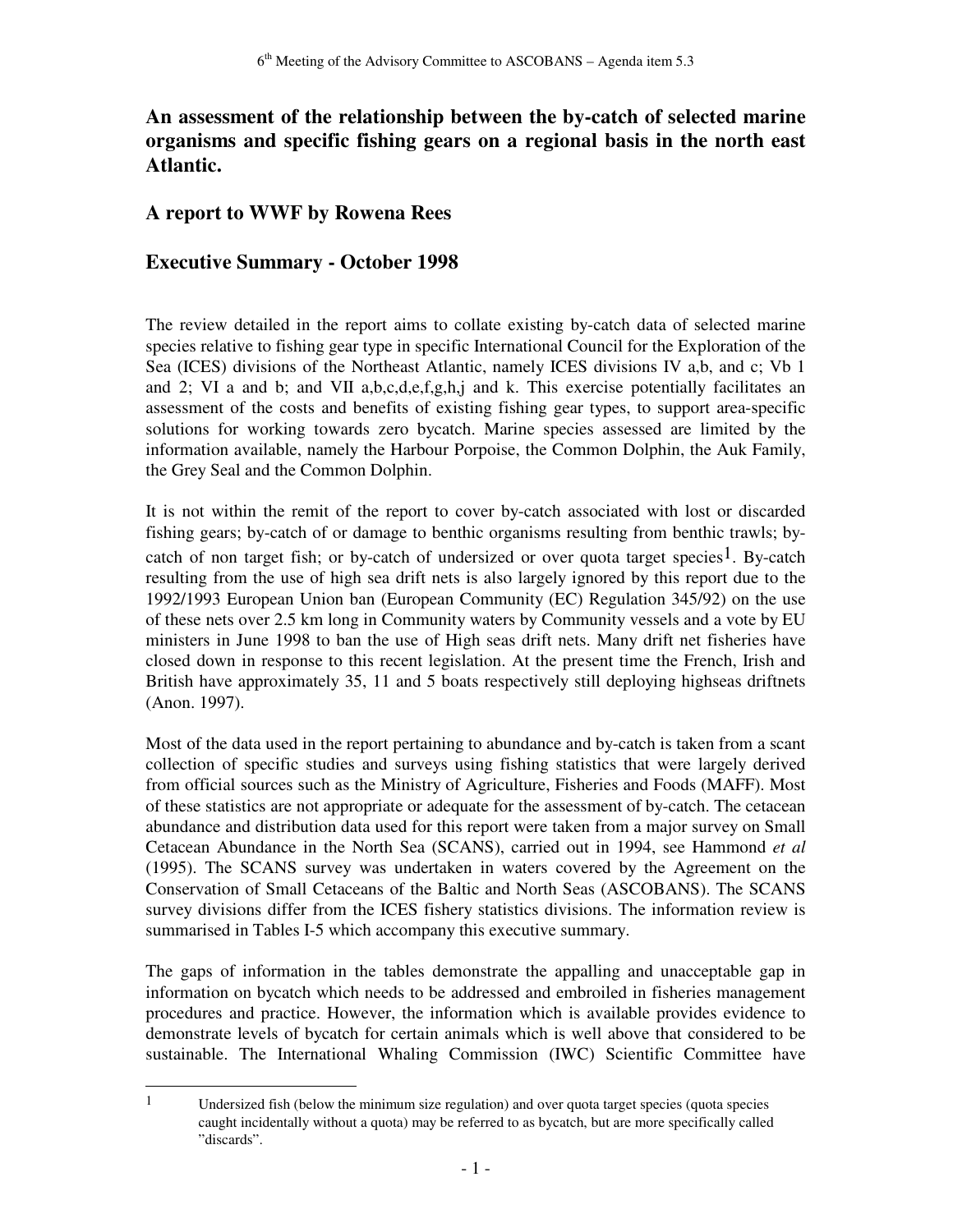recommended a precautionary threshold in relation to the by-catch of cetaceans. They advise that a by-catch of 1% of the estimated population size indicates that further research should be undertaken immediately to clarify the status of the stocks and that an estimated annual bycatch of 2% may cause the population to decline and requires immediate action to reduce bycatch. Noting the ICES advise, a Resolution presented at the ASCOBANS 2nd Meeting of Parties in November 1997, defined for the present, "unacceptable interactions" (between fisheries and bycatch of small cetaceans) as being, in the short term, a total anthropogenic removal above 2% and if available evidence suggests that a population is severely reduced then "unacceptable interaction" may involve an anthropogenic removal of much less than 2%. The resolution also recommends that the competent authorities such as the European Union take measures to ensure that the total anthropogenic removal of harbour porpoises in the central and south North Sea (ICES Areas IVb and IVc) is reduced as soon as possible to less than 2% of the current estimate per year.

Conclusions from the report regarding the current situation with respect to bycatch/ fishing gear interactions in the NE Atlantic are as follows:

- the best approach to date for the quantification of by-catch requires the combination of data derived from three main sources: observers placed on commercial vessels (to obtain a representative sample of by-catch data from a particular fishery); official fishery statistics (so that the sample data collected on by-catch can be extrapolated to give an estimate for the fishery in question); and animal abundance and relative distribution surveys (to obtain data on the abundance and location of susceptible animal populations so that losses through by-catch can be assessed against the known abundance of animals inhabiting the waters under survey). However observer schemes, official statistics and abundance studies all have limitations in respect to their use in the assessment of by-catch estimates for particular fisheries.
- to date there have only been a very few studies making quantitative estimates of by-catch. Other by-catch studies of interest have looked at data from voluntary reporting schemes, anecdotal evidence and standings information. Whilst such studies are not quantitative they do provide indicative evidence of potentially harmful interactions between marine animals and fishing gear requiring immediate attention for further monitoring and conservation action.

Interactions already recognised to be of concern include:

- those between monofilament bottom-set gill and tangle nets and the harbour porpoise and auks. In the case of the harbour porpoise the main regions of concern are the Celtic Sea and the central and southern areas of the North Sea; as these are areas where takes are greater than 2% of the best abundance estimate thus indicating that the sustainability of harbour porpoise populations in these waters could be under threat and warrant urgent attention. Auk-fishing gear interactions would appear to be most damaging when fishing activity is occurring simultaneously with high aggregations of auk activity.
- those between driftnets, namely salmon nets and auks, tuna nets and auks, tuna nets and turtles and tuna nets and cetaceans (other than the harbour porpoise). However there is a real paucity of quantitative data on these interactions which needs to be addressed, particularly in the case of the turtle by-catch in the tuna driftnets,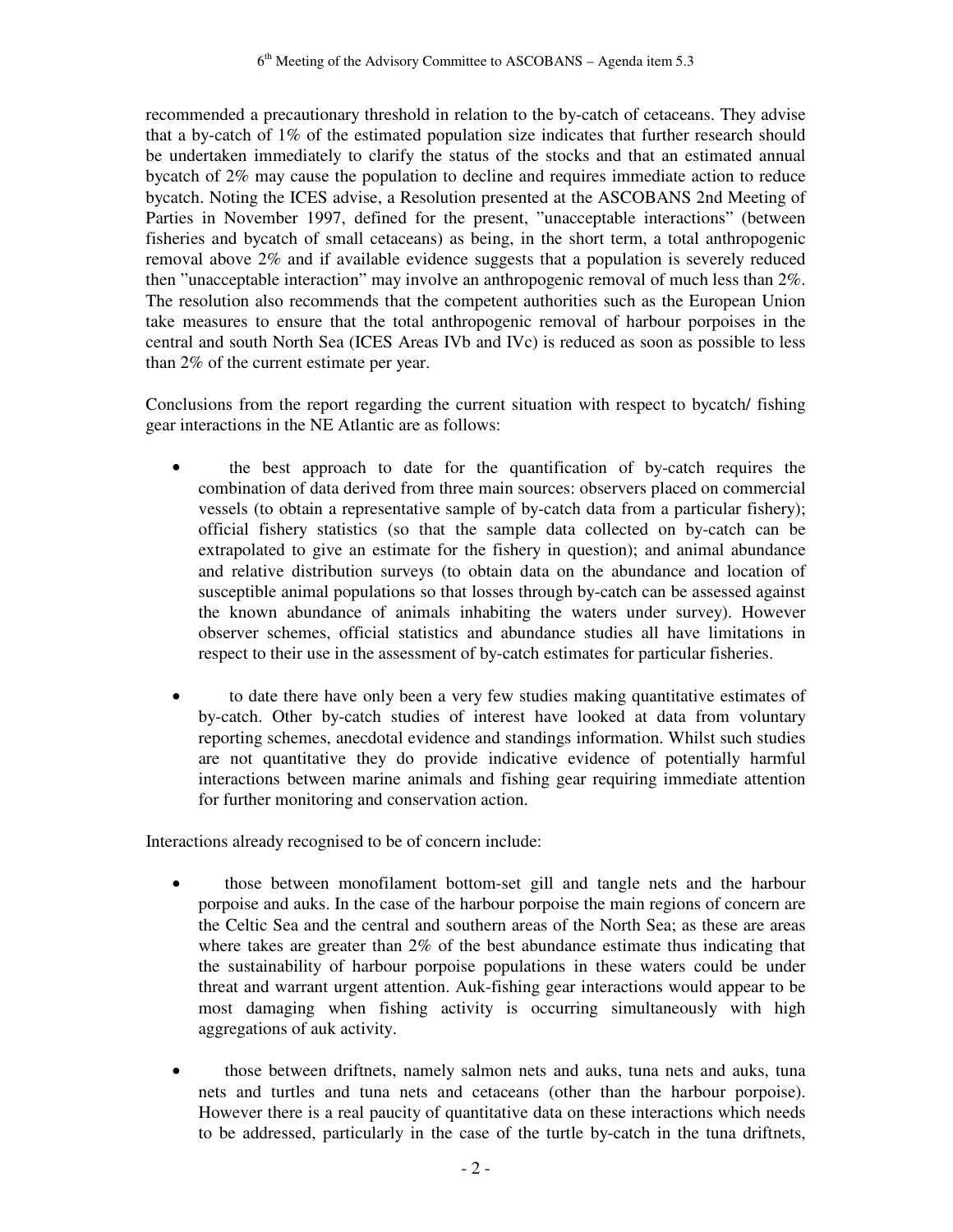should the vote to ban high seas driftnets on European vessels be disputed.

• those between pelagic trawls and cetaceans. There has been very little research into by-catch associated with pelagic trawls. However assessments of by-catch resulting from pelagic trawls are necessary as the fleet operates on a large scale and evidence shows that such trawls are potentially harmful to cetaceans. Further research is necessary particularly for the North Sea as this is an area exhibiting high pelagic trawl activity. Bottom trawls and purse-seiners have been associated with harbour porpoise takes but the impact of these methods on the harbour porpoise is not likely to be substantial.

Studies are currently either in progress or planned for the future to address some of the shortfalls identified in number above. In spite of such studies it will still be necessary:

- to implement further monitoring of the pelagic trawl fishery in order to assess the exact nature of its impact on marine animal populations, especially cetaceans, particularly as the overall effort of this fishing method is high and as such has a potential for significant capture of non-target animals. For such studies to be effective it will be necessary to implement a suitable means of detecting cetaceans immediately upon capture (otherwise there is a likelihood of their bodies being released to sea without ever being recorded). Acoustic monitoring equipment such as Tregenza and Harland's  $POD<sup>2</sup>$  may be the equipment required to obtain this necessary information. As assessment of the bycatch threat posed to bottom trawls is also required.
- to determine the scale of the North sea gillnet fishery and UK bottom set, particularly the wrecknet, fishery.
- to monitor the expanding automated longlining fishery to assess whether it poses a threat to non-target marine animals.
- to initiate an extensive data collection programme to collect and store data relating to by-catch including more detailed information on the distribution and abundance of the animals under threat (including regional and seasonal distributions) and pathological data from stranded or landed animals (to determine factors such as age, genetic structure, cause of death and stomach contents), so that a profile can be established detailing the population genetics, age group most susceptible to capture and the consequences for the rest of the affected population.
- to undertake an extensive evaluation of existing methods to reduce by-catch as those used to date have largely proved ineffective and expensive. In particular it is necessary to make an evaluation of regional gear design and usage as well as a determination of the actual aspects of these that influences by-catch so that risk assessments relating to the gear and its deployment can be made. Although modifications to fishing gear and practices may help towards reducing by-catch levels, they have not generally proved successful or popular with the fishing industry. It maybe that the establishment of conservation sites will be the best way forward for

-

<sup>&</sup>lt;sup>2</sup> the porpoise detector (POD) is a recent innovation which could prove a highly useful tool for gaining more information on porpoise detection and behaviour, and thereby prove effective in minimising bycatch. It works by logging acoustic data on porpoise sonar activity.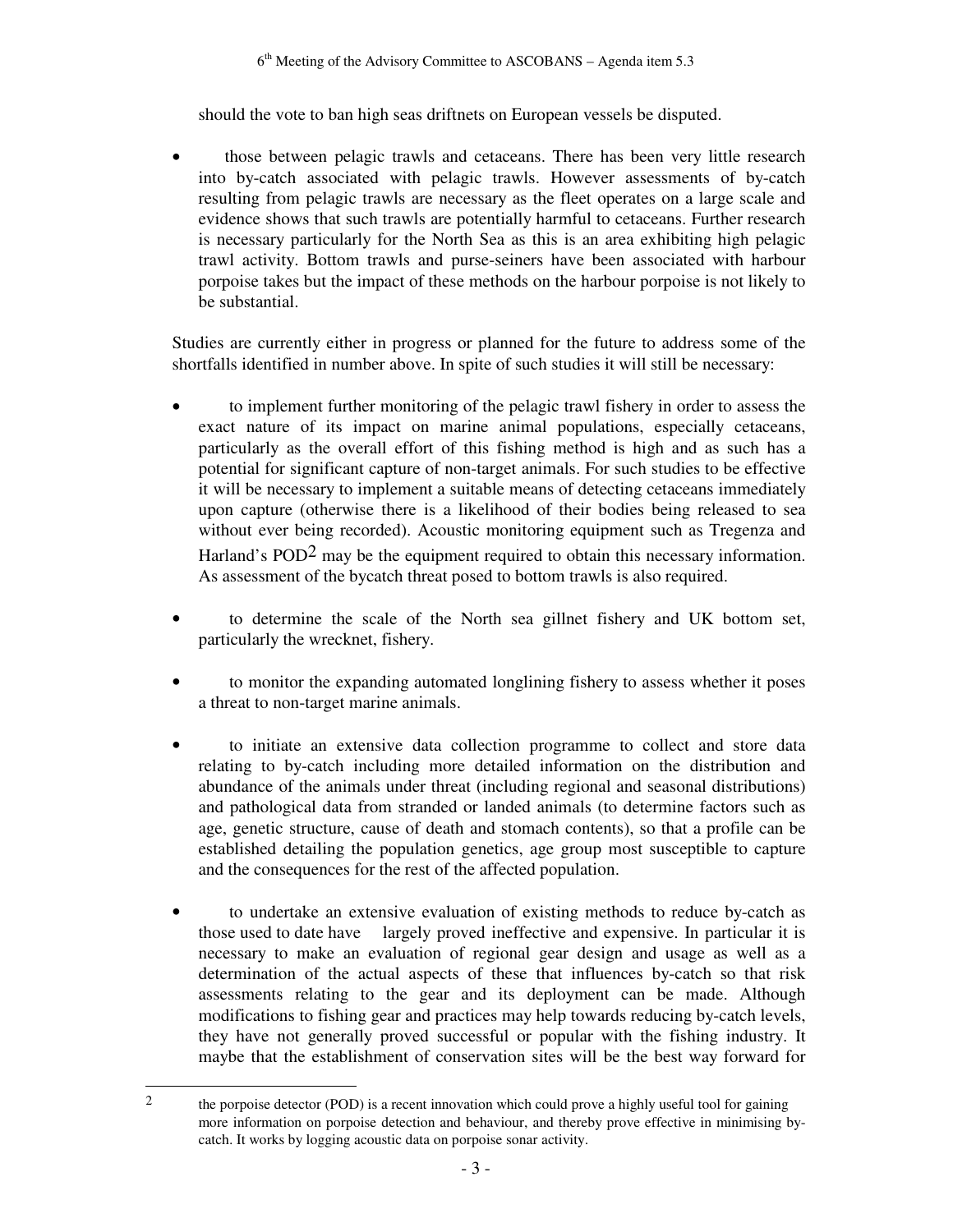protection of vulnerable species/ fisheries interactions but lack of cohesion between fisheries and conservation policies currently hinders this way forward. The most suitable answer which would be both ecologically and economically viable is the extension of the fisheries policy on temporal/spatial fisheries exclusion zones, currently adopted to protect fish stocks, to include the protection of certain animals deemed particularly susceptible to by-catch.

- to collect more detailed information on all EC fisheries i.e. vessel details (e.g. length and HP), gear deployed (including type of net, mesh size, average length of net worked per day and haul duration), weather and sea conditions whilst gear is deployed, time of fishing (day or night), season, target species, local geography and days at sea. Such information would be useful if collected from and stored for both local and whole fleet categories distinguishing between variations of similar gears. It would also be important to collect information on the geographical distribution of all EC fisheries. Some of this information is already collected as official fishery statistics but it would be of far more use if its presentation could be tailored to meet by-catch assessment needs. With such information to hand by-catch extrapolations would be far easier and more reliable to assess for specific gears utilised by the particular fisheries, including international vessels, deploying them. Such detailed information will become increasingly necessary in the future as assessments of by-catch become more complicated due to the trend for fishermen to move away from specialist vessels to those able to carry a variety of gears allowing a more opportunistic means of making a living. Such vessels will make classification far more complex and difficult.
- to collect further information on smaller inshore boats so that some idea of effort can be assessed.

Incidental take of the leatherback turtle situation in particular warrants immediate investigation especially as there has been an increased shift in the turtle population entering these waters, which, along with increased reports of standings indicates a capacity for increased mortality via incidental take.

Incidental take of the grey seal situation also warrants some attention as it would appear that there has been no systematic study on seal by-catch around the UK coasts.

The scale of auk mortalities resulting from fishing gear interactions and the effects to local auk populations also needs further assessment, particularly in regions where gear is deployed in the proximity of major breeding sites. Fishing activities in Scotland and Wales have been shown to be relatively benign as far as auks are concerned and as such do not require urgent study. Areas requiring further attention include the salmon driftnet and cod gillnet fisheries in the north-east of England, currently being assessed by SMRU for cetacean by-catch; the Cornish inshore and offshore gillnet fisheries; the northern, western and southern Irish salmon driftnet fisheries; and the French gillnet fisheries operating in the Channel and off of Brittany.

**Note:** the following tables on by-catch and associated fishing gears recorded for the North east Atlantic (extracted from the full report) are annexed to this summary:

Table 1: Harbour porpoise Table 2: Common dolphin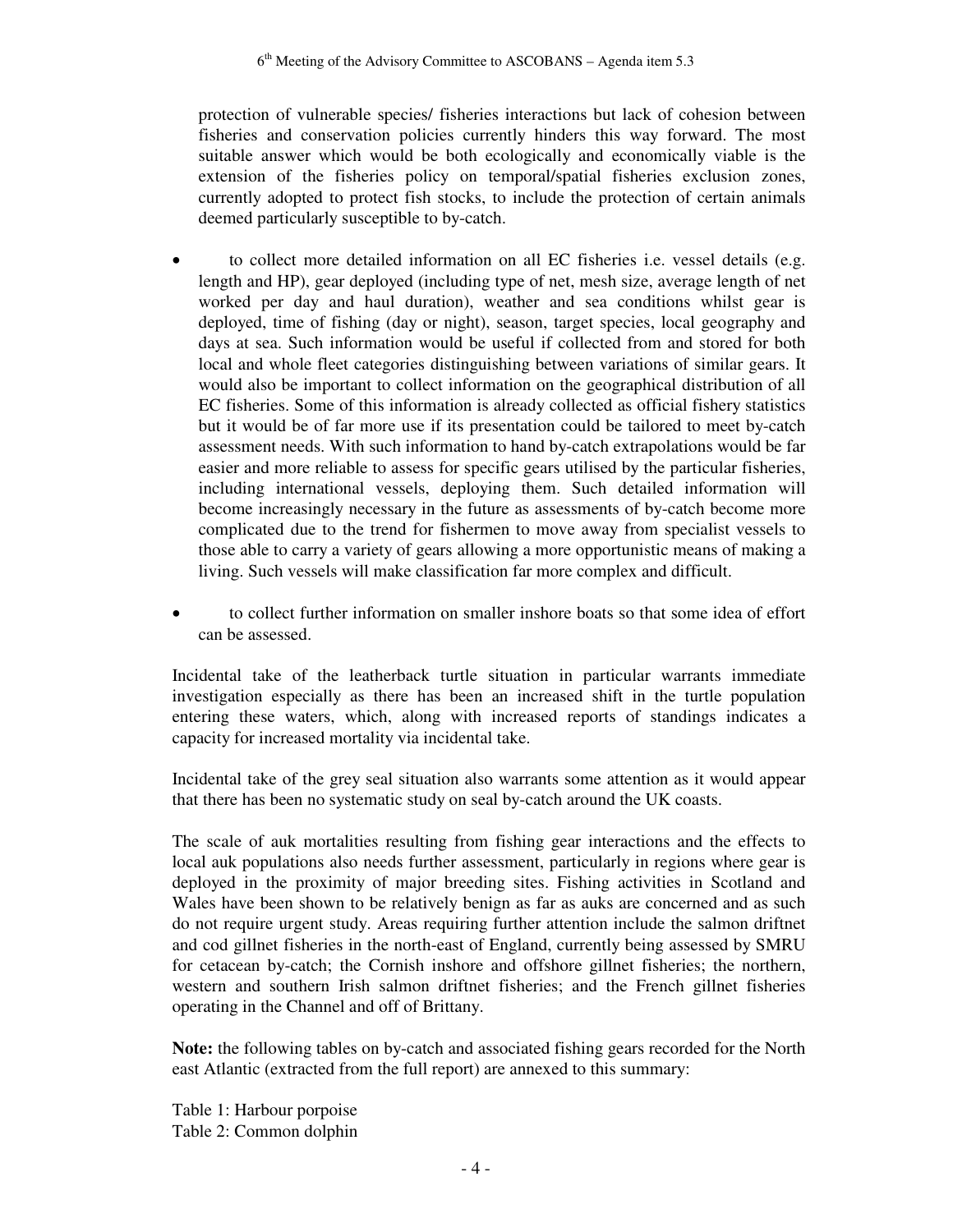Table 3: Grey seal Table 4: Auk family Table 5: Leatherback turtle

#### **ANNEX**

Table 1. Harbour porpoise (*Phocoena phocoena*) by-catch and associated fishing gears recorded for the North east Atlanic (ICES areas IVa,b & c, Vb1, Vb2, VIa & b, VIIa,b,c,d,e,f,g,h,j &k)

| Species             | Region of<br>interest                                            | Population<br>estimate (n)  | Population<br>estimate<br>$(95\% \text{ C.L})$ | Population<br>study area                                                                                     | Date/s of<br>population<br>study | Reference<br>$\sigma$ f<br>population<br>study data |
|---------------------|------------------------------------------------------------------|-----------------------------|------------------------------------------------|--------------------------------------------------------------------------------------------------------------|----------------------------------|-----------------------------------------------------|
| Harbour<br>porpoise | West Scotland,<br>West Ireland<br>& Irish Sea                    | important<br>concentrations | N/A                                            | ICES areas:<br>VIa, VIb,<br>VIIa, VIIb &<br>VIIc                                                             | N/A                              | Northridge<br>et al 1995                            |
|                     | Northern<br>North Sea                                            | 105,000                     | 73,000-<br>151,000                             | <b>SCANS:</b><br>D,E,J,M<br>(equivalent<br>to ICES: IVa<br>& N.E side<br>of VIa)                             | 1994                             | Hammond<br>et al 1995                               |
|                     | Central and<br>eastern side of<br>the Southern<br>North Sea      | 170,000                     | 130,000-<br>234,000                            | <b>SCANS:</b><br>C, G, F, H, L, Y<br>(equiv.<br>ICES: IVb &<br>east side of<br><b>IVc</b>                    | 1994                             | Hammond<br>et al 1995                               |
|                     | South-western<br>corner of<br>Southern<br>North Sea &<br>Channel | none recorded               | N/A                                            | <b>SCANS: B</b><br>(equiv.<br>ICES:<br>IVc, VIId &<br>VIIe (excl.<br>western part<br>lying in<br>Celtic Sea) | 1994                             | Hammond<br>et al 1995                               |
|                     | Celtic Sea and<br>westwards                                      | 36,000                      | 13,000-<br>103,000                             | <b>SCANS:A</b><br>(equiv.<br>ICES:<br>VIIf, VIIg, VI<br>Ih, VIIj $\&$<br>N.W of<br>VIIe)                     | 1994                             | Hammond<br>et al 1995                               |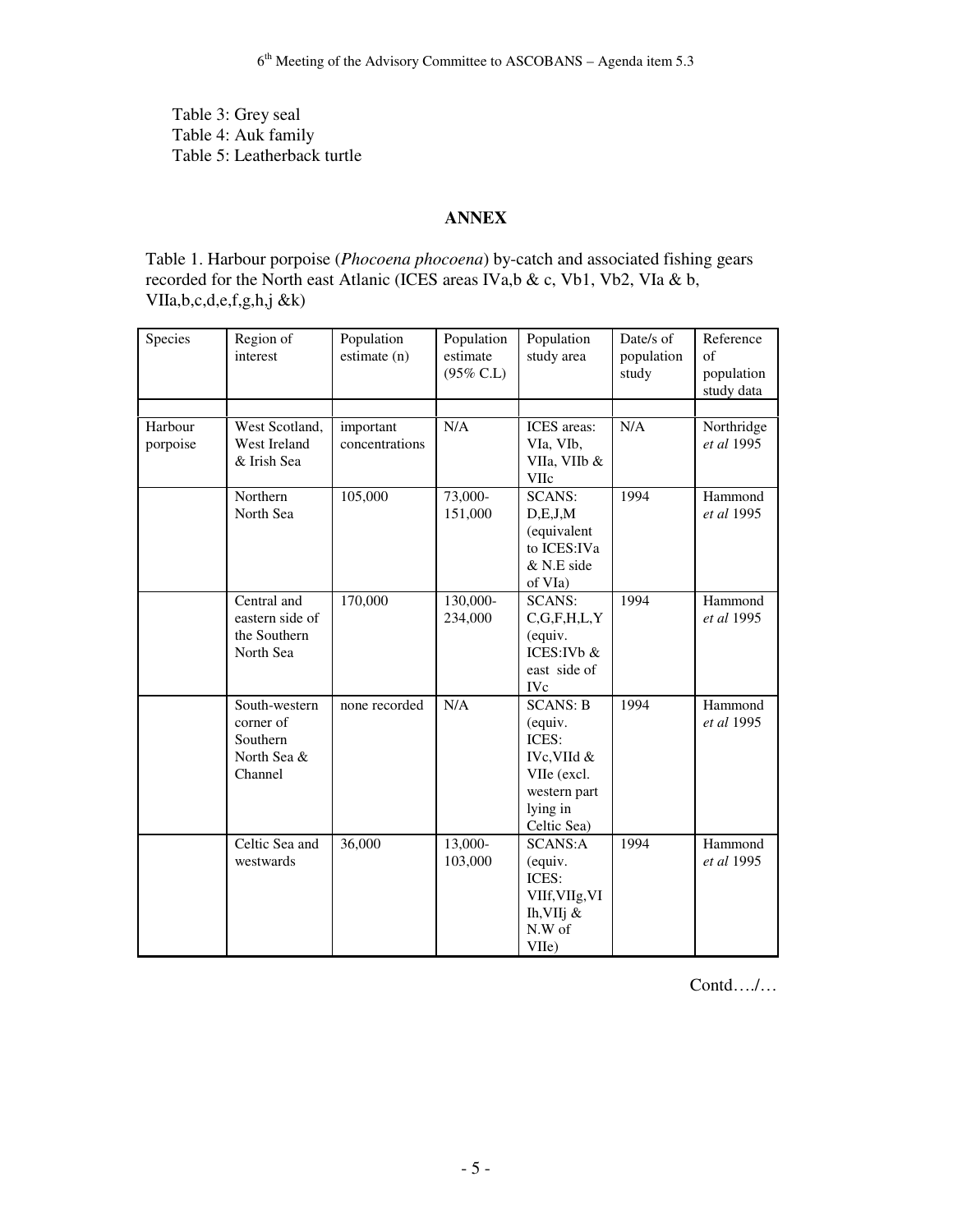Table 1 (contd.)

| By-catch<br>estimate<br>(n per year) | By-catch<br>estimate<br>$(95\%$ C.L) | By-catch<br>$(\%$ of<br>population) | By-catch<br>$(\%$ of<br>population<br>(95% C.L) | Reference of<br>by-catch<br>study | Fishing<br>gear linked<br>with by-<br>catch                                                     | Target fish                                         |
|--------------------------------------|--------------------------------------|-------------------------------------|-------------------------------------------------|-----------------------------------|-------------------------------------------------------------------------------------------------|-----------------------------------------------------|
| not<br>estimated                     | N/A                                  | N/A                                 | N/A                                             | N/A                               | needs<br>assessing                                                                              | needs<br>assessing                                  |
| not<br>estimated                     | N/A                                  | N/A                                 | N/A                                             | N/A                               | needs<br>assessing                                                                              | needs<br>assessing                                  |
| 4,450                                | $2,580 - 6,320$                      | $2.6 \%$                            | $1.2 - 4%$                                      | Vinther<br>1995                   | Danish<br>North Sea<br>bottom set<br>gillnet<br>fishery                                         | cod, turbot<br>& sole                               |
| not<br>estimated                     | N/A                                  | N/A                                 | N/A                                             | N/A                               | <sup>1</sup> English<br>gillnetters<br>${}^{2}$ French<br>gillnetters                           |                                                     |
| 2,237                                | $923 - 3,525$                        | $6.2 \%$                            | Not given                                       | Tregenza et<br>al 1997            | ${}^{3}$ English<br>and <sup>4</sup> Irish<br>bottom set<br>gillnet<br>fishery in<br>Celtic sea | $\frac{3}{3}$ mainly<br>hake<br>$^4$ mainly<br>hake |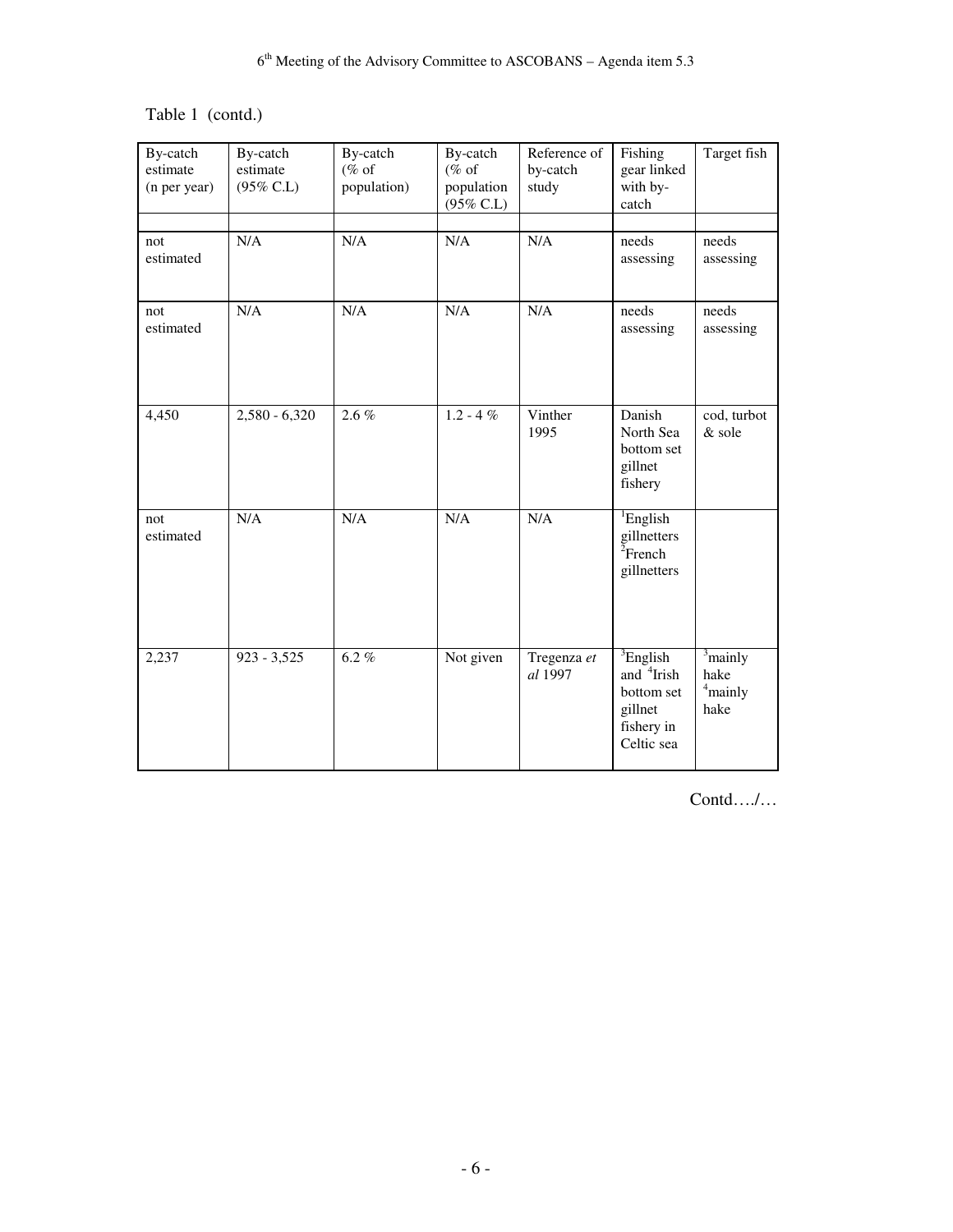# Table 1 (contd.)

| Fishing effort<br>(per year)                       | Comments                                                                                                                                                                                                                |
|----------------------------------------------------|-------------------------------------------------------------------------------------------------------------------------------------------------------------------------------------------------------------------------|
| needs assessing                                    |                                                                                                                                                                                                                         |
| needs assessing                                    | Area fished by Norwegian and Scottish gillnetters.                                                                                                                                                                      |
| 8,600 t per year<br>cod in 1992 in<br>larger boats | UK North Sea bottom set gillnet fishery also<br>operating in this region (landing ca. 3,000 t/yr<br>cod).                                                                                                               |
| $1,000$ t per year<br>all spp.<br>$2$ Unknown      | 1 & 2<br>Gill net fisheries are known to pose a threat to<br>harbour porpoises, but due to the scarcity of<br>harbour porpoises in these waters this threat is<br>unlikely to be substantial in this particular region. |
| $3\,$ 5,500 boat days<br>$490$ boat days           | All gillnetters other than tangle and turbot<br>netters or boats less than 10 m.<br>Approximately 160 French tanglenetters and 270<br>French hake netters also operate in this area.                                    |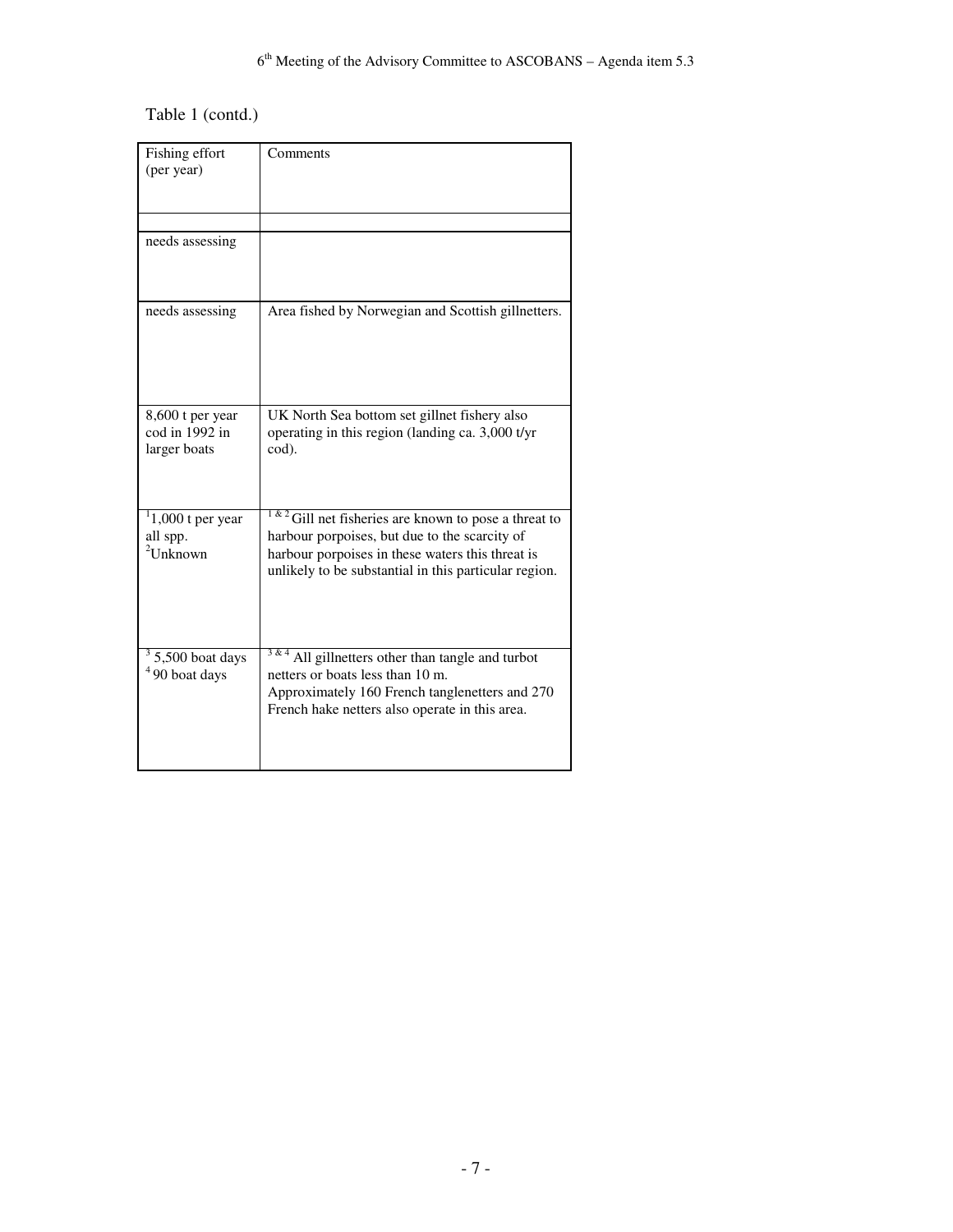| Species           | Region of<br>interest               | Population<br>estimate (n)          | Population<br>estimate<br>$(95\%$ C.L) | Population<br>study area                                                                    | Date/s of<br>population<br>study | Reference<br>of<br>population<br>study data |
|-------------------|-------------------------------------|-------------------------------------|----------------------------------------|---------------------------------------------------------------------------------------------|----------------------------------|---------------------------------------------|
| Common<br>dolphin | North Sea                           | < 1,000<br>(only 4<br>schools seen) | not<br>calculated                      | all of North<br>Sea                                                                         | 1994                             | Hammond<br>et al 1995                       |
|                   | Celtic Sea &<br>westwards           | 75,000                              | $23,000 -$<br>285,000                  | <b>SCANS: A</b><br>(equivalent<br>to<br>ICES: VIIf,<br>VIIg, VIIh,<br>VIIj & N.W<br>of VIIe | 1994                             | Hammond<br>et al 1995                       |
|                   | Celtic Sea &<br>westwards<br>contd. | as above                            | as above                               | as above                                                                                    | as above                         | as above                                    |
|                   | Celtic Sea &<br>westwards<br>contd. | as above                            | as above                               | as above                                                                                    | as above                         | as above                                    |

Table 2. Common dolphin (*Delphinus delphis*) by-catch and associated fishing gears recorded for the North east Atlanic (ICES areas IVa,b & c, Vb1, Vb2, VIa & b, VIIa,b,c,d,e,f,g,h,j &k)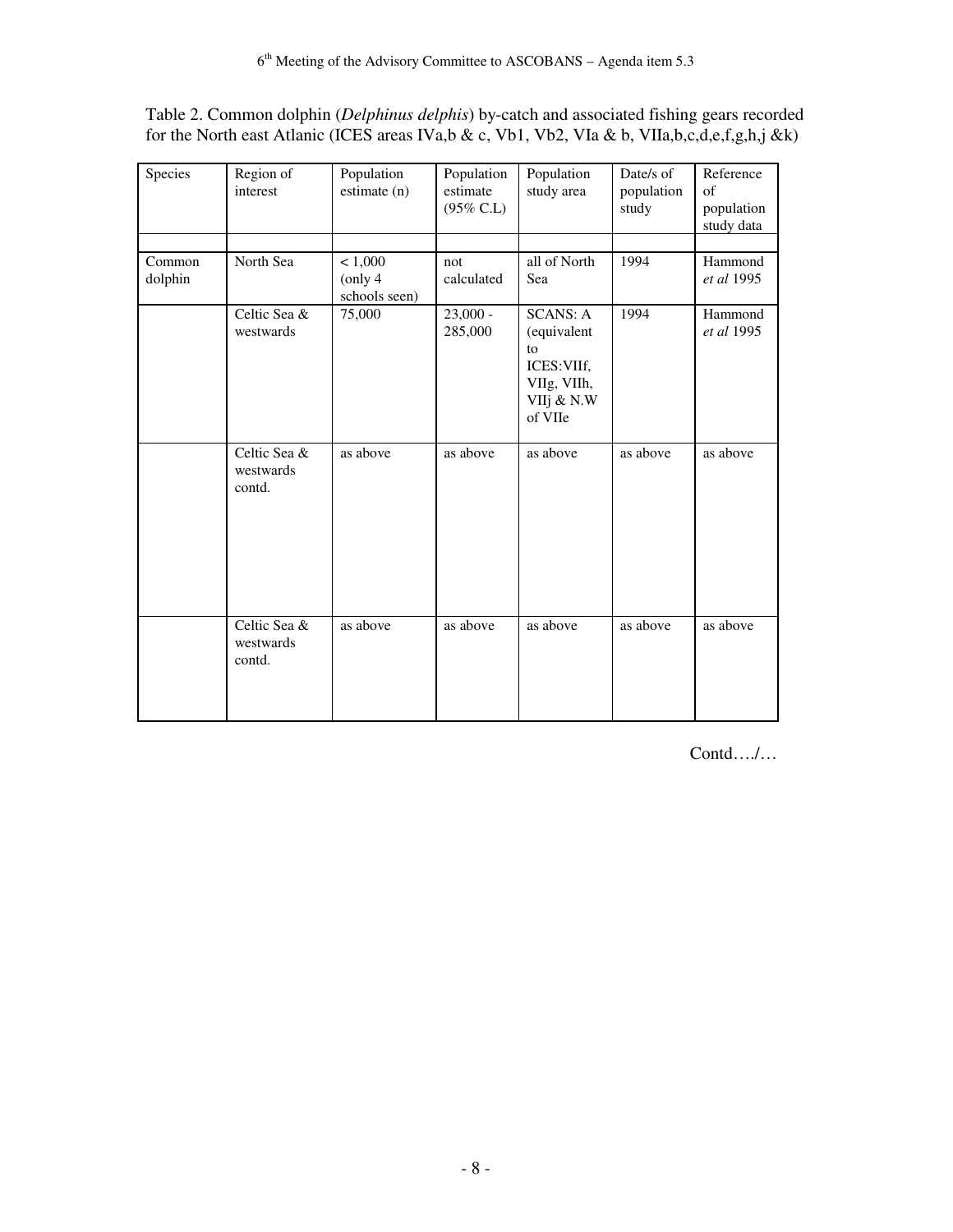# Table 2 (contd.)

| By-catch<br>estimate<br>(n <sub>per</sub> )<br>study)                                                                   | By-catch<br>estimate<br>$(95\%$ C.L) | By-catch<br>$(\%$ of<br>population) | By-catch<br>$(\%$ of<br>population<br>(95% C.L) | Reference of<br>by-catch<br>study | Fishing gear<br>linked with<br>by-catch                                                                                                                        | Target<br>fish                                                                                          |
|-------------------------------------------------------------------------------------------------------------------------|--------------------------------------|-------------------------------------|-------------------------------------------------|-----------------------------------|----------------------------------------------------------------------------------------------------------------------------------------------------------------|---------------------------------------------------------------------------------------------------------|
| not<br>estimated                                                                                                        | N/A                                  | N/A                                 | N/A                                             | N/A                               | N/A                                                                                                                                                            | N/A                                                                                                     |
| small<br>number<br>observed<br>$(12)$ from 1<br>study so not<br>extrapolated                                            | N/A                                  | N/A                                 | N/A                                             | Morizur et al<br>1997             | pelagic trawl<br>fisheries for:<br><sup>1</sup> French tuna<br><sup>2</sup> French hake<br>${}^{3}$ French<br>seabass<br><sup>4</sup> Dutch horse<br>-mackerel | $1$ tuna<br>$2$ hake<br>$\ensuremath{\mathrm{{}^3}\mathrm{seabass}}$<br><sup>4</sup> horse-<br>mackerel |
| small<br>number<br>observed<br>(17 <sub>per</sub> )<br>10,000 tuna<br>landed)<br>from 1<br>study so not<br>extrapolated | N/A                                  | N/A                                 | N/A                                             | Shephard et<br>al 1995            | Cornish tuna<br>driftnets                                                                                                                                      | tuna                                                                                                    |
| small<br>number<br>observed<br>$(4)$ from 1<br>study so not<br>extrapolated                                             | N/A                                  | N/A                                 | N/A                                             | Tregenza et<br>al 1997            | ${}^{5}$ UK and<br><sup>6</sup> Irish bottom<br>set gillnet<br>fishery                                                                                         | $\frac{5}{2}$ mainly<br>hake,<br><sup>6</sup> mainly<br>hake,                                           |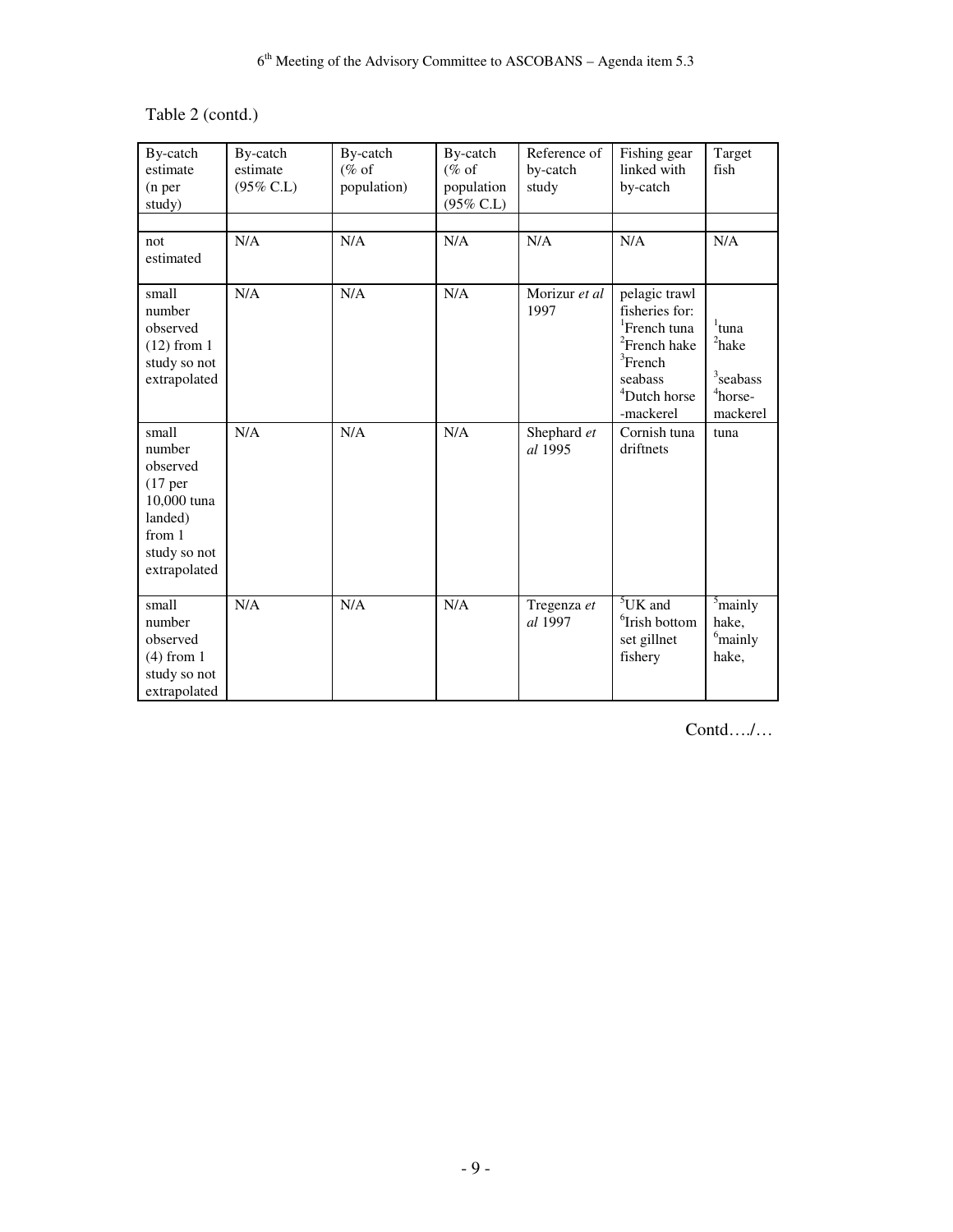# Table 2. (contd.)

| Fishing effort                                 | Comments                                                                                                                                                                                      |
|------------------------------------------------|-----------------------------------------------------------------------------------------------------------------------------------------------------------------------------------------------|
| (per year or per                               |                                                                                                                                                                                               |
| study)                                         |                                                                                                                                                                                               |
|                                                |                                                                                                                                                                                               |
|                                                |                                                                                                                                                                                               |
| N/A                                            | Large tracts of these waters mostly fished by Danish and UK gillnetters. Some<br>salmon and mackerel driftnet fisheries also in operation.                                                    |
|                                                | Note that many of the fishing vessels were observed outside the region selected<br>for this report (i.e. ICES areas VIIIa, VIIIb, VIIIc & VIIId. Also that the whole of                       |
| $11907$ tonnes (1994)<br>$23310$ tonnes (1994) | VIIe was covered but not all of this area falls into SCANS block A (abundance)<br>survey area).                                                                                               |
| $3217$ tonnes (1994)                           |                                                                                                                                                                                               |
| $4110000$ tonnes<br>(1994)                     |                                                                                                                                                                                               |
| 10,000 tuna landed                             |                                                                                                                                                                                               |
| from observed boats                            |                                                                                                                                                                                               |
| only                                           |                                                                                                                                                                                               |
|                                                |                                                                                                                                                                                               |
|                                                |                                                                                                                                                                                               |
|                                                |                                                                                                                                                                                               |
|                                                |                                                                                                                                                                                               |
|                                                |                                                                                                                                                                                               |
|                                                |                                                                                                                                                                                               |
| $5,500$ boat days<br>$6$ 90 boat days          | <sup>5&amp;6</sup> All gillnetters other than tangle and turbot netters or boats less than 10 m.<br>Approximately 160 French tanglenetters and 270 hake netters also operate in this<br>area. |
|                                                |                                                                                                                                                                                               |
|                                                |                                                                                                                                                                                               |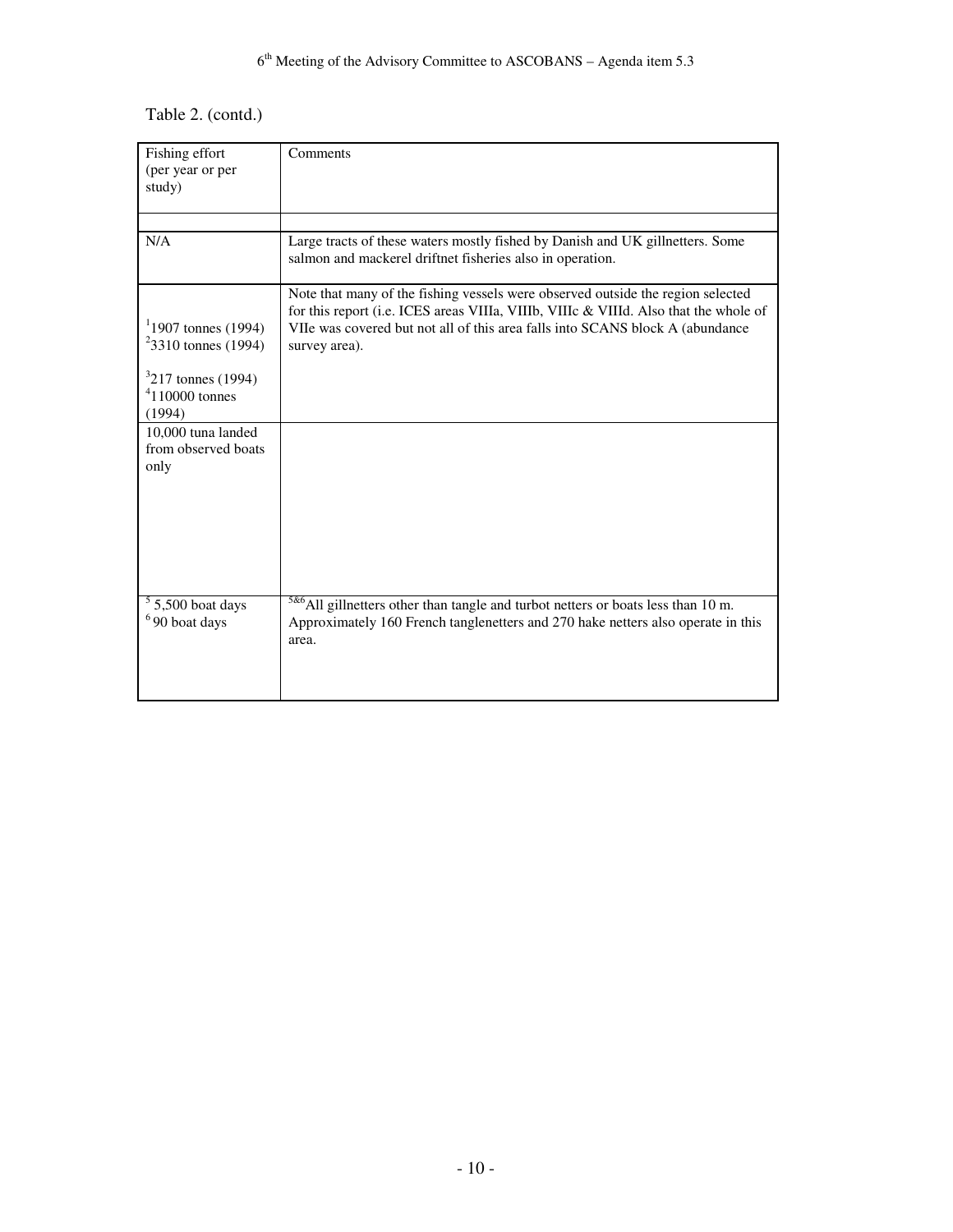Table 3. Grey seal (*Halichoerus grypus*) by-catch and associated fishing gears recorded for the North east Atlanic (ICES areas IVa,b & c, Vb1, Vb2, VIa & b, VIIa,b,c,d,e,f,g,h,j &k)

| <b>Species</b> | Comments                                                                                                                                                                                                                                                                                                                                                                            |
|----------------|-------------------------------------------------------------------------------------------------------------------------------------------------------------------------------------------------------------------------------------------------------------------------------------------------------------------------------------------------------------------------------------|
|                |                                                                                                                                                                                                                                                                                                                                                                                     |
| Grey seal      | No specific by-catch studies have been undertaken for the grey seal in the waters selected<br>for the purposes of this report. However:<br>4 grey seals were observed to be by-caught in the Irish pelagic trawl fishery (over 1788)<br>hours of fishing) by Morizur et al (1997) during their study on incidental mammal<br>captures in pelagic trawls in the North-east Atlantic. |
|                | entanglement of grey seals has been reported in the Welsh inshore gillnet and tanglenet<br>fleets (Thomas 1992).<br>estimations of tag returns indicate that several hundred seals may be drowned each year                                                                                                                                                                         |
|                | in fishing nets around the UK coast (Northridge 1988).                                                                                                                                                                                                                                                                                                                              |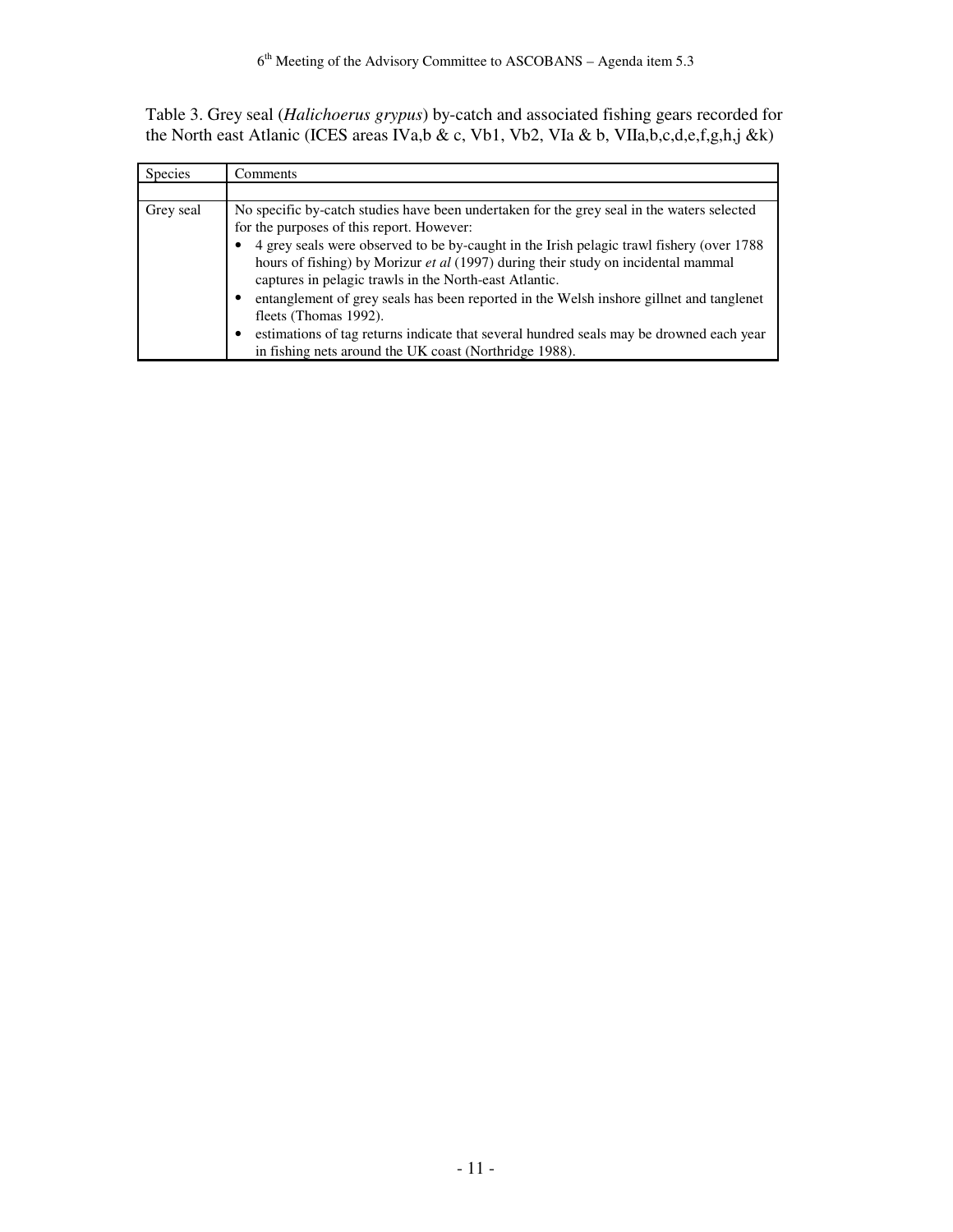| Table 4. Auk family ( <i>Alcidae</i> ) by-catch and associated fishing gears recorded for the North- |  |
|------------------------------------------------------------------------------------------------------|--|
| east Atlanic (ICES areas IVa,b & c, Vb1, Vb2, VIa & b, VIIa,b,c,d,e,f,g,h,j &k)                      |  |

| Species                                       | Region of<br>interest                                                                                        | Population<br>estimate (n)                              | Population<br>estimate<br>$(95\%$ C.L) | Population<br>study area   | Date/s of<br>population<br>study | Reference<br>of<br>population<br>study data |
|-----------------------------------------------|--------------------------------------------------------------------------------------------------------------|---------------------------------------------------------|----------------------------------------|----------------------------|----------------------------------|---------------------------------------------|
| Auk family<br>(guillemot<br>and<br>razorbill) | Northern<br>Ireland<br>(Portrush)                                                                            | None given                                              | N/A                                    | N/A                        | N/A                              | N/A                                         |
|                                               | West Ireland<br>(Galway Bay)                                                                                 | 10,000 pairs<br>guillemots<br>1,800 pairs<br>razorbills | not<br>estimated<br>not<br>estimated   | Galway Bay<br>(ICES VII b) | 1976                             | Whilde<br>1979 &<br>Evans<br>1984           |
|                                               | West Ireland<br>(contd.)                                                                                     | None given                                              | N/A                                    | N/A                        | N/A                              | $\overline{\text{N}}/\text{A}$              |
|                                               | North-east<br>England<br>(Northumber-<br>land to North<br>Yorkshire)                                         | None given                                              | N/A                                    | N/A                        | N/A                              | N/A                                         |
|                                               | English<br>Channel &<br><b>Brittany</b><br>(French coast:<br>Baie de Seine<br>& along Pays<br>de Caux coast) | None given                                              | N/A                                    | N/A                        | N/A                              | N/A                                         |
|                                               | Celtic Sea (St<br>Ives Bay west)                                                                             | <sup>1</sup> None given                                 | N/A                                    | N/A                        | N/A                              | N/A                                         |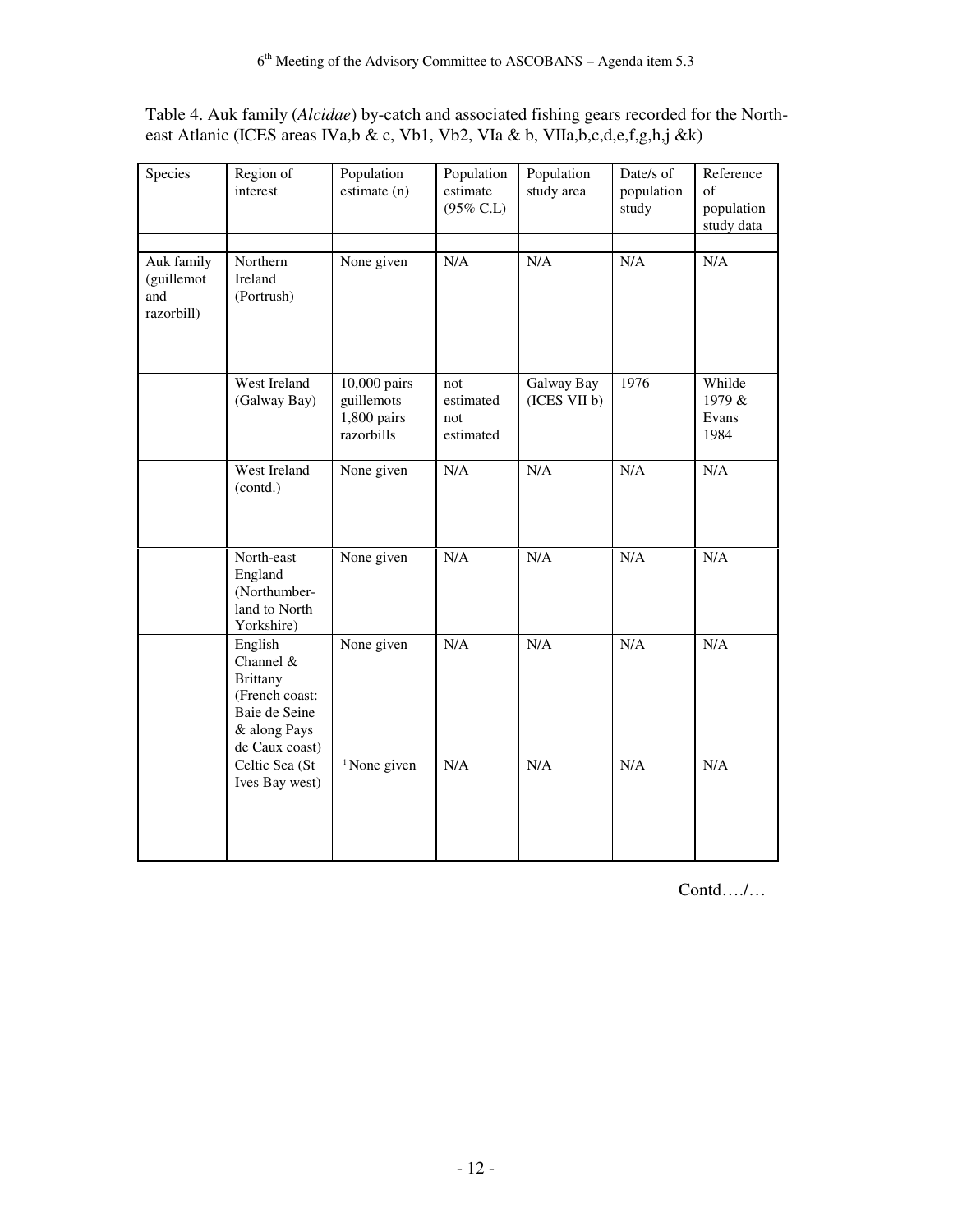# Table 4 (contd.)

| By-catch<br>estimate<br>(n per study<br>or per year)                         | By-catch<br>estimate<br>$(95\% \text{ C.L})$ | By-catch<br>$(\%$ of<br>population) | By-catch<br>$(\%$ of<br>population<br>$(95\%$ C.L) | Reference of<br>by-catch<br>study                                              | Fishing gear<br>linked with<br>by-catch                     | Target<br>fish                   |
|------------------------------------------------------------------------------|----------------------------------------------|-------------------------------------|----------------------------------------------------|--------------------------------------------------------------------------------|-------------------------------------------------------------|----------------------------------|
| takes of 74<br>guillemots<br>& 5<br>razorbills<br>from 3<br>boats in<br>1971 | N/A                                          | N/A                                 | N/A                                                | Melville<br>1973                                                               | salmon<br>driftnets (night<br>fishing)                      | salmon                           |
| 5,000<br><sup>1</sup> auks/year                                              | N/A                                          | N/A                                 | N/A                                                | Whilde 1979<br>& Evans<br>1984                                                 | salmon<br>driftnets (night<br>fishing)                      | salmon                           |
| N/A                                                                          | N/A                                          | N/A                                 | N/A                                                | N/A                                                                            | salmon<br>driftnets                                         | salmon                           |
| N/A                                                                          | N/A                                          | N/A                                 | N/A                                                | N/A                                                                            | salmon<br>driftnets<br>(summer)<br>cod gillnets<br>(winter) | salmon<br>cod                    |
| estimate of<br>several<br>thousand<br>diving birds<br>per year               | N/A                                          | N/A                                 | N/A                                                | Vincent<br>1990                                                                | French gillnet<br>fishery                                   | bass,<br>pollack<br>cod,<br>sole |
| >520<br>individuals<br>over one<br>season                                    | N/A                                          | N/A                                 | N/A                                                | <b>RSPB</b><br>unpublished<br>study (study<br>period<br>Dec.1989-<br>Feb.1990) | monofilament<br>set nets                                    | bass                             |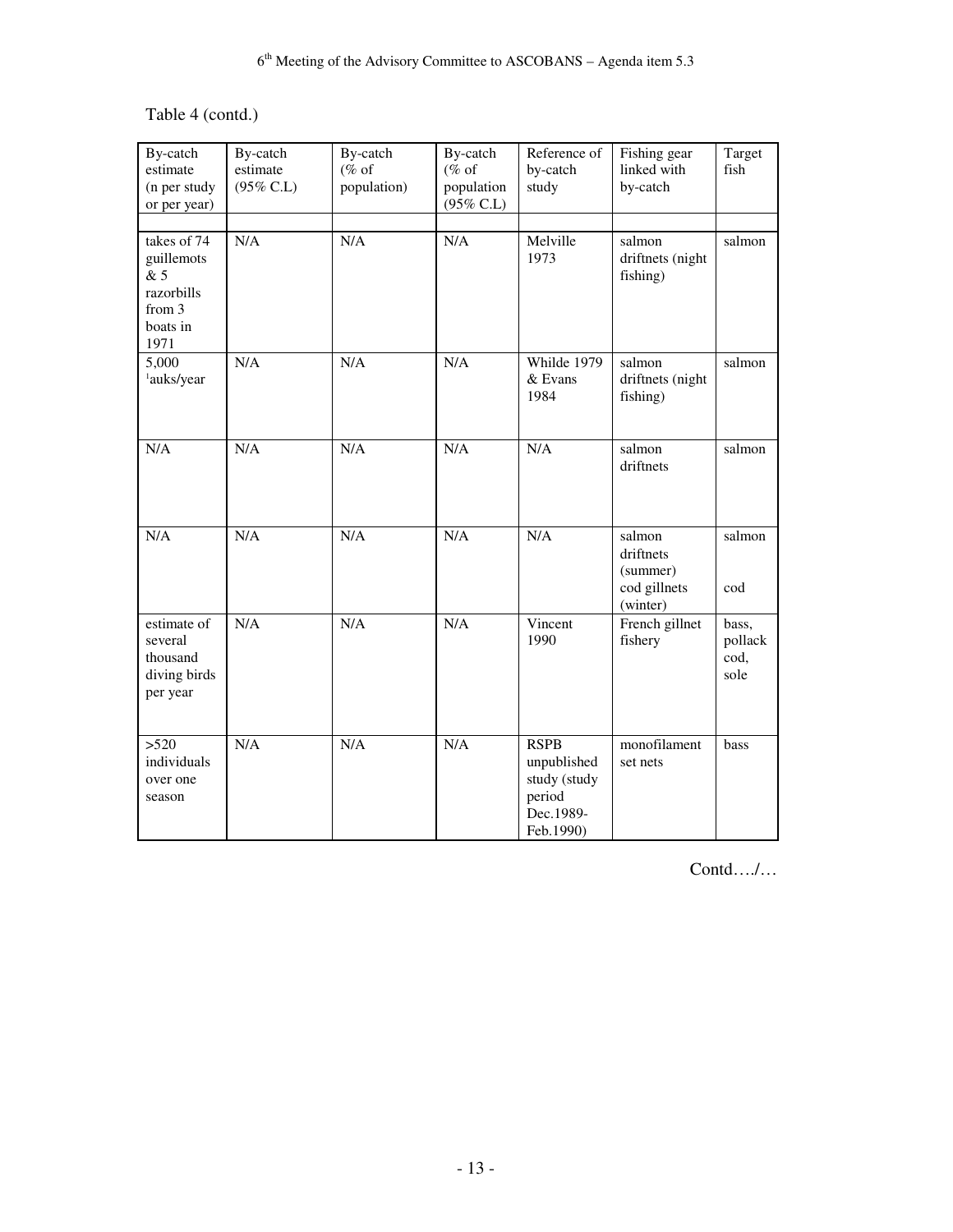# Table 4 (contd.)

| Fishing effort<br>(per year)                  | Comments                                                                                                                                                                                                                                                                                                                                                                             |
|-----------------------------------------------|--------------------------------------------------------------------------------------------------------------------------------------------------------------------------------------------------------------------------------------------------------------------------------------------------------------------------------------------------------------------------------------|
|                                               |                                                                                                                                                                                                                                                                                                                                                                                      |
| Not assessed                                  | 121 guillemot and 10 razorbill bodies were found on Castlerock beach in July<br>1991. They were presumed do have drowned in local salmon driftnets (Murray<br>1993). These takes were recorded after boats had switched to daytime fishing<br>(although they could have been taken by unlicensed boats operating at night).                                                          |
| too much illegal<br>fishing to assess         | <sup>1</sup> Where auks were guillemots and razorbills combined. The ratio of razorbills to<br>guillemots landed was 2:1 although razorbills comprised only 18% of local<br>population of the two species, thus selectivity shown for razorbills in the fishing<br>gear.<br>The salmon fishery ran from May until June.                                                              |
| N/A                                           | Decline in razorbill numbers at Horn Head, Co. Donegal, and at Skelig Michael<br>and Puffin Island, Kerry, have been blamed on by-catch in salmon driftnets<br>(Whilde 1979 & Evans 1984), also unconfirmed reports of large auk mortalities<br>resulting from fishing takes in Donegal, Sligo, Mayo and Cork (Whilde 1979 &<br>Evans 1984).                                         |
| N/A                                           | Anecdotal 'takes' of seabirds recorded in this region (Dunn 1994).                                                                                                                                                                                                                                                                                                                   |
| 600 French<br>gillnetters (anon<br>1992)      | Small inshore gillnetters at Le Havre had observed by-catch of 250 guillemots<br>(mostly adults) and 37 razorbills in 1 month, February 1984, (Vincent (1990)                                                                                                                                                                                                                        |
| 7 boats (less than 10<br>m operating inshore) | <sup>1</sup> Winter net mortality off north Cornish coast likely to affect migratory Irish Sea<br>and south-western English populations of guillemots & razorbills; estimated as<br>ca. 100,000 guillemot pairs (plus juveniles) $& 25,000$ razorbill pairs (plus<br>juveniles) by Tasker (pers.comm. to Robins (Robins 1991)). The local St Ives Bay<br>population is much smaller. |